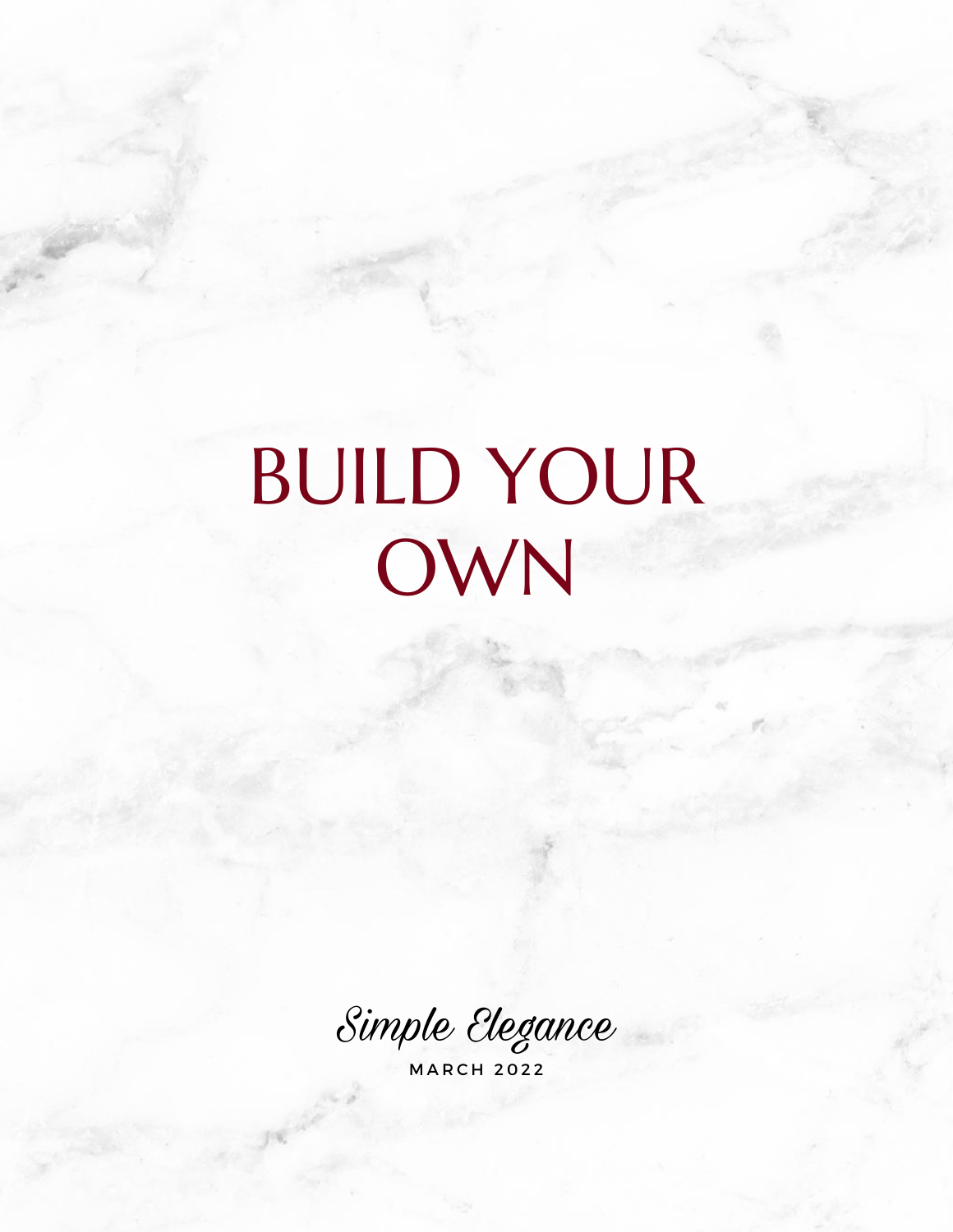

2

Your guests will love our interactive, custom, "build your own..." menus! Certain menus require on-site chef\*

## Omelet Bar  $*$

Cooked to order! Choose 6: Ham, Bacon, Sausage, Bell Peppers, Mushrooms, Onions, Green Onions, Jalapeños, Broccoli, Spinach, Shredded Cheese, Black Beans, Salsa, Sour Cream Additional toppings 0.50 each Avocado - add 2.25 Egg whites - add 1.25 12 \*On-site chef required!

#### Slider Bar

Pre-sliced Slider Buns

Choose 2 Meats: Pulled Pork, Shredded BBQ Beef, Hamburger, Crispy Chicken Shredded Chicken with choice of BBQ, Buffalo or Teriyaki Sauce Choose 3 Toppings: Coleslaw, Caramelized Onions, Grilled Pineapple, Crumbled Blue Cheese, Sliced Cheese, Pickles Choose 2 Spreads: BBQ Sauce, Garlic Aioli, Chipotle Aioli , Ketchup, Mustard, Mayonnaise Bacon - add 2.25 Guacamole - add 2.25 Crispy Onions - add 0.75 Additional Meat - add 4.50 Black Bean Burger - add 4.50 Additional Toppings - add 1.25 Additional Spreads - add 0.75

11

## Mashed Potato Bar

Plain or Garlic Mashed Potatoes Choose 5: Shredded Cheese, Green Onions, Bacon Bits, Sour Cream, Butter, Corn, Sauteed Mushrooms, Crispy Fried Onions, Gravy Each additional - add 1.25 Add martini glasses - 2

9